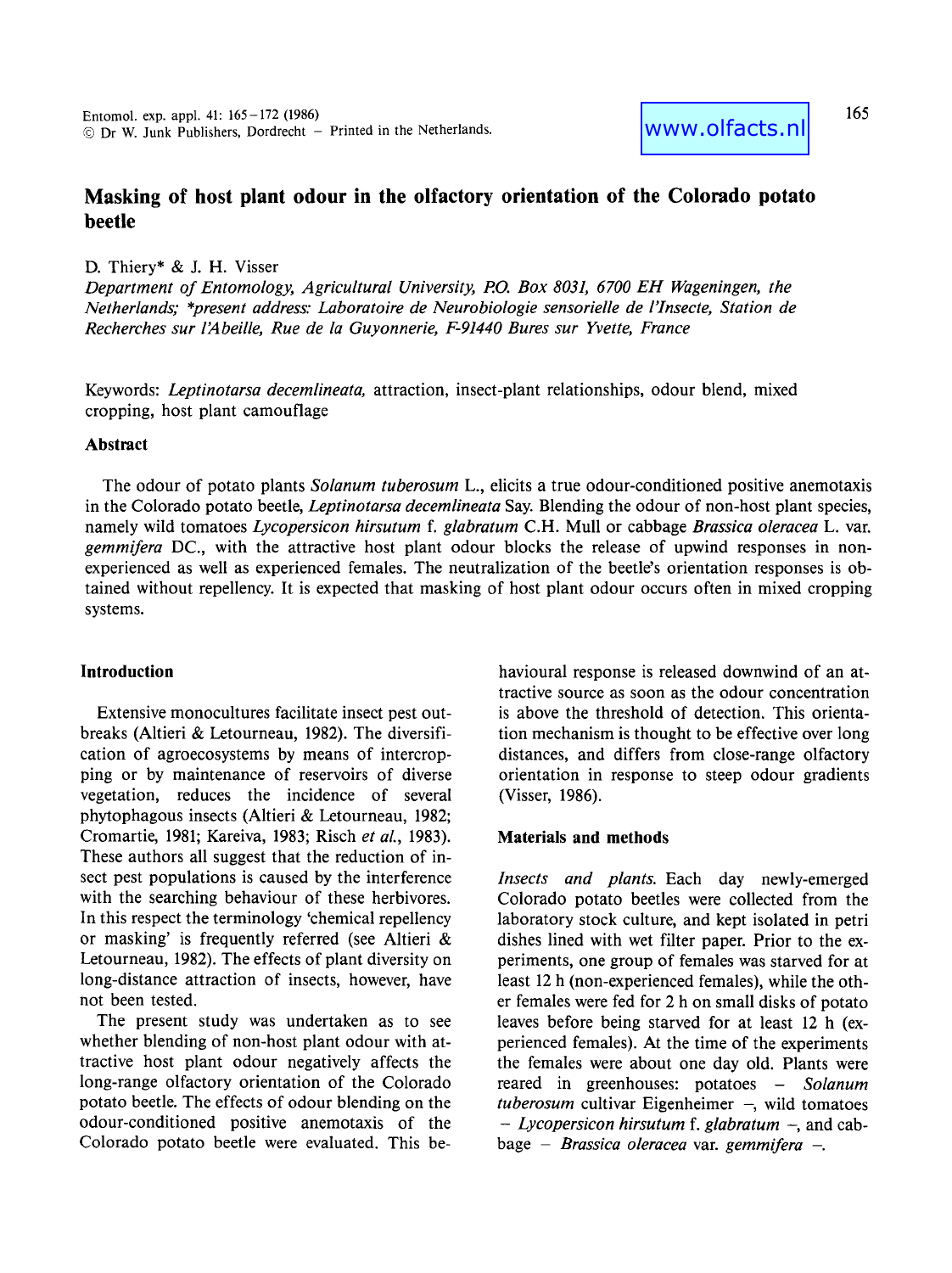*Recordings of behaviour.* Behavioural responses of the beetles to plant odours were studied using a locomotion-compensator in front of a wind tunnel (Fig. 1). This low-speed wind tunnel has previously been described (Visser, 1976), and it contains a dark upwind section where potted plants were placed, and a contraction (1O:1). Incoming air was filtered by passing through activated charcoal. In the present set-up the insect test section of the original tunnel has been removed, and the flow leaving the contraction passed over the beetle on the locomotion-compensator.

The locomotion-compensator was designed by E. Kramer and P. Heinecke, and similar instruments have been used in a number of studies on insect orientation (Kramer, 1976; Weber *et ai.,* 1981). It operates as follows: A tiny piece of reflective material is glued on the back of an insect. The insect is placed on top of a large sphere, and observed by a detector. The detector projects a beam of visible light onto the insect, which is reflected by means of the 'mirror' on the insect's back, thereby the position of the animal is detected. As soon as the insect starts walking its positional change is seen by the detector, which initiates that two motors rotate the sphere in the opposite direction with the same speed as the insect is walking  $-$  the insect stays on top of the sphere while walking. The rotations of the sphere are detected by two pulse generators in contact with the sphere, and pulses are recorded and analyzed by a microprocessor (Fig. 1).



Fig. 1. Combination of wind tunnel and locomotioncompensator used for study of olfactory orientation of the Colorado potato beetle.  $CE$  - electronic circuit for compensation;  $CP$  - circular plate;  $D$  - detector;  $FD$  - floppy disk drive; M1,  $M2 - two$  motors for compensation; PGx, PGy two pulse generators for registration of xy coordinates; PP printer-plotter; Proc - microprocessor. Arrow: wind direction.

The beetle's position was recorded every second, and walking speed and direction were calculated. The walking track was plotted at the same time. Data stored on floppy disks were further analyzed by specially designed software. The light intensity on top of the sphere was set at 1750 Lux by means of two high-frequency illumination units (2500 Hz), which were suspended at the ceiling of the observation room. Each unit contained six day-light fluorescent lamps. Precautions \vere made in order to prevent that the beetles responded visually to the background surrounding the compensator: a white circular plate was installed (Fig. 1), and walls and ceiling were painted black. Full technical details of this equipment will be presented elsewhere (IH. Visser, in litt.).

*Experiments.* Individual females were exposed for ten minutes to each of four successive treatments: (1) a clean air flow of 80 *cmls* as control, and the same air flow carrying (2) non-host plant odour, (3) host plant odour, and (4) odour from a mixture of the two plant species. The experiments with nonexperienced females were carried out in two sets covering all four treatments. For each individual female the time interval between successive exposures was at least one hour.

Three pots containing fully-grown plants were used for L. *hirsutum* as well as S. *tuberosum.* For *B. oleracea* six fully-grown potted plants were placed in the upwind section of the wind tunnel. The foliage of the three plant species was estimated 10 contain an equal volume. The air flow was measured at the outlet of the tunnel contraction. Temperature was  $24 \pm 1$  °C.

In the present study five variables are used to describe the beetle's responses: (a) walking speed is the mean of 599 instantaneous speeds per individual, (b) vector length is the resultant displacement from the origin after 600 s, (c) straightness is the quotient of the vector length and the total length of the walking track, (d) time spent walking upwind corresponds to the proportion of angle observations with deviations of less than 60° from the wind direction, and (e) upwind length is the upwind displacement after 600 s. Variables were compared between treatments using nonparametric statistics (Siegel, 1956); Sign test (var. c) and Wilcoxon's test. (var. a, b,  $d \& e$ ). In this way the variables from the four treatments were tested as related samples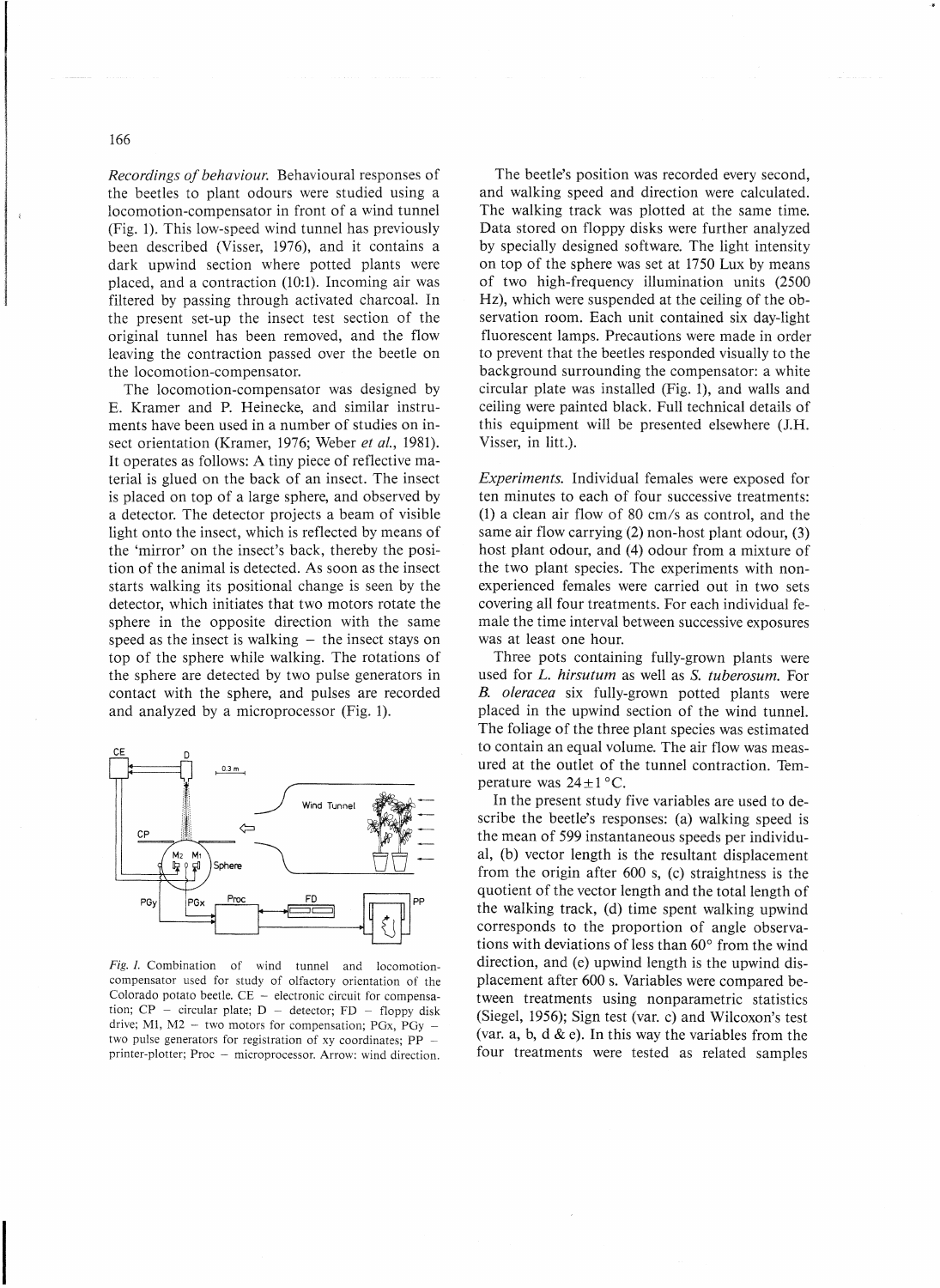**which compensates for the large variations in walking speeds between individual beetles.** 

#### **Results**

*Masking by wild tomatoes.* Non-experienced female Colorado potato beetles were observed under four treatments, namely wind, potato plant odour, **odour of wild tomatoes, and odour from the mixture of potatoes and wild tomatoes (Table 1, groups A + B). Potato plant odour elicits strong positive anemotactic responses in the beetles. They spend most of their time on walking upwind, and walk straighter compared to the responses under control conditions. The lengths of the resultant vector and upwind displacement, consequently are increased relative to the clean air treatments. The odour of** 

*Table 1.* Responses of 9 Colorado potato beetles to odours of host plants, *S. tuberosum*, non-host plants, *L. hursutum* or *B. oleracea*, and mixtures of host and non-host plants. Means  $\pm$  95% confidence intervals (two-tailed).

|  |                                                                                        | Walking speed<br>(mm/s)                                                       | Vector length<br>(mm)                                                        | Straightness                                                                      | Time walking upwind<br>$(\%)$                             | Upwind length<br>(mm)                                                          |
|--|----------------------------------------------------------------------------------------|-------------------------------------------------------------------------------|------------------------------------------------------------------------------|-----------------------------------------------------------------------------------|-----------------------------------------------------------|--------------------------------------------------------------------------------|
|  | A: non-exp.<br>$Q Q$ , $n = 181$                                                       |                                                                               |                                                                              |                                                                                   |                                                           |                                                                                |
|  | Wind<br>S. tuberosum $(3)^2$<br>$L.$ hirsutum $(3)$                                    | $13.5 \pm 1.0$ a <sup>3</sup><br>$14.1 \pm 1.0$ a<br>$13.8 \pm 0.9$ a         | $4109 \pm 999$ a<br>$6439 \pm 1013$ b<br>$4775 \pm 891$ a                    | $0.50 \pm 0.11$ a<br>$0.77 \pm 0.10$ b<br>$0.58 \pm 0.10$ ab                      | $57 \pm 12$ a<br>$85 \pm 7$ b<br>$50 \pm 12$ a            | $1726 \pm 1887$ a<br>5927 ± 1259 b<br>$1601 \pm 1607$ a                        |
|  | B: non-exp.<br>$QQ$ , $n = 35$                                                         |                                                                               |                                                                              |                                                                                   |                                                           |                                                                                |
|  | Wind<br>S. tuberosum (3)<br>S. tuberosum $(3) +$<br>$L.$ hirsutum $(3)$                | $14.4 \pm 0.8$ a<br>$15.6 \pm 0.7$ b<br>$13.6 \pm 0.8$ a                      | $4354 \pm 635$ a<br>$7021 \pm 698$ b<br>$3616 \pm 665$ a                     | $0.51 \pm 0.07$ a<br>$0.74 \pm 0.07$ b<br>$0.44 \pm 0.07$ a                       | $49 \pm 8 a$<br>$82 \pm 5$ b<br>$50 \pm 6a$               | $1317 \pm 1268$ a<br>$6541 \pm 703$ b<br>$1836 \pm 869$ a                      |
|  | $C: non-exp.$<br>$QQ$ , $n = 19$                                                       |                                                                               |                                                                              |                                                                                   |                                                           |                                                                                |
|  | Wind<br>S. tuberosum (3)<br>B. oleracea (6)                                            | $14.5 \pm 1.0$ a<br>$13.8 \pm 0.8$ a<br>$12.4 \pm 1.0$ b                      | $3572 \pm 688$ a<br>$6139 \pm 1097$ b<br>$3259 \pm 569$ a                    | $0.42 \pm 0.08$ a<br>$0.72 \pm 0.12$ b<br>$0.45 \pm 0.09$ a                       | $54 \pm 8$ a<br>$79 \pm 13$ b<br>$42 \pm 9a$              | $1467 \pm 1093$ a<br>$4909 \pm 1952$ b<br>$-119 \pm 1260$ a                    |
|  | D: non-exp.<br>$QQ$ , $n = 31$                                                         |                                                                               |                                                                              |                                                                                   |                                                           |                                                                                |
|  | Wind<br>S. tuberosum (3)<br>S. tuberosum $(3) +$<br>B. oleracea (6)                    | $14.1 \pm 0.9$ a<br>$14.6 \pm 0.9$ a<br>$13.6 \pm 1.0$ a                      | $3452 \pm 693$ a<br>$6629 \pm 750$ b<br>4210 $\pm$ 595 a                     | $0.41 \pm 0.08$ a<br>$0.75 \pm 0.06$ b<br>$0.52 \pm 0.07$ a                       | $61 \pm 5a$<br>$84 \pm 4$ b<br>$60 \pm 7a$                | $2793 \pm 742$ a<br>6322 $\pm$ 746 b<br>$2488 \pm 931$ a                       |
|  | E: exp.<br>$QQ$ , $n = 24$                                                             |                                                                               |                                                                              |                                                                                   |                                                           |                                                                                |
|  | Wind<br>B. oleracea (6)<br>S. tuberosum (3)<br>S. tuberosum $(3)$ +<br>B. oleracea (6) | $12.9 \pm 1.1$ a<br>$11.3 \pm 0.8$ b<br>$11.9 \pm 0.8$ ab<br>$11.4 \pm 0.6$ b | $3598 \pm 748$ a<br>$3493 \pm 690$ a<br>$5178 \pm 816$ b<br>$4188 \pm 495$ a | $0.46 \pm 0.09$ a<br>$0.50 \pm 0.09$ a<br>$0.70 \pm 0.08$ b<br>$0.61 \pm 0.07$ ab | $58 + 9a$<br>$66 \pm 7$ a<br>$83 \pm 5$ b<br>$67 \pm 9$ a | $1446 \pm 1461$ a<br>$2704 \pm 946$ a<br>5033 $\pm$ 847 b<br>$2687 \pm 1168$ a |

<sup>1</sup> No. beetles.

2 No. pots with plants.

<sup>3</sup> Different letters in a column indicate statistical differences between treatments of a group at  $P \le 0.02$  (two-tailed).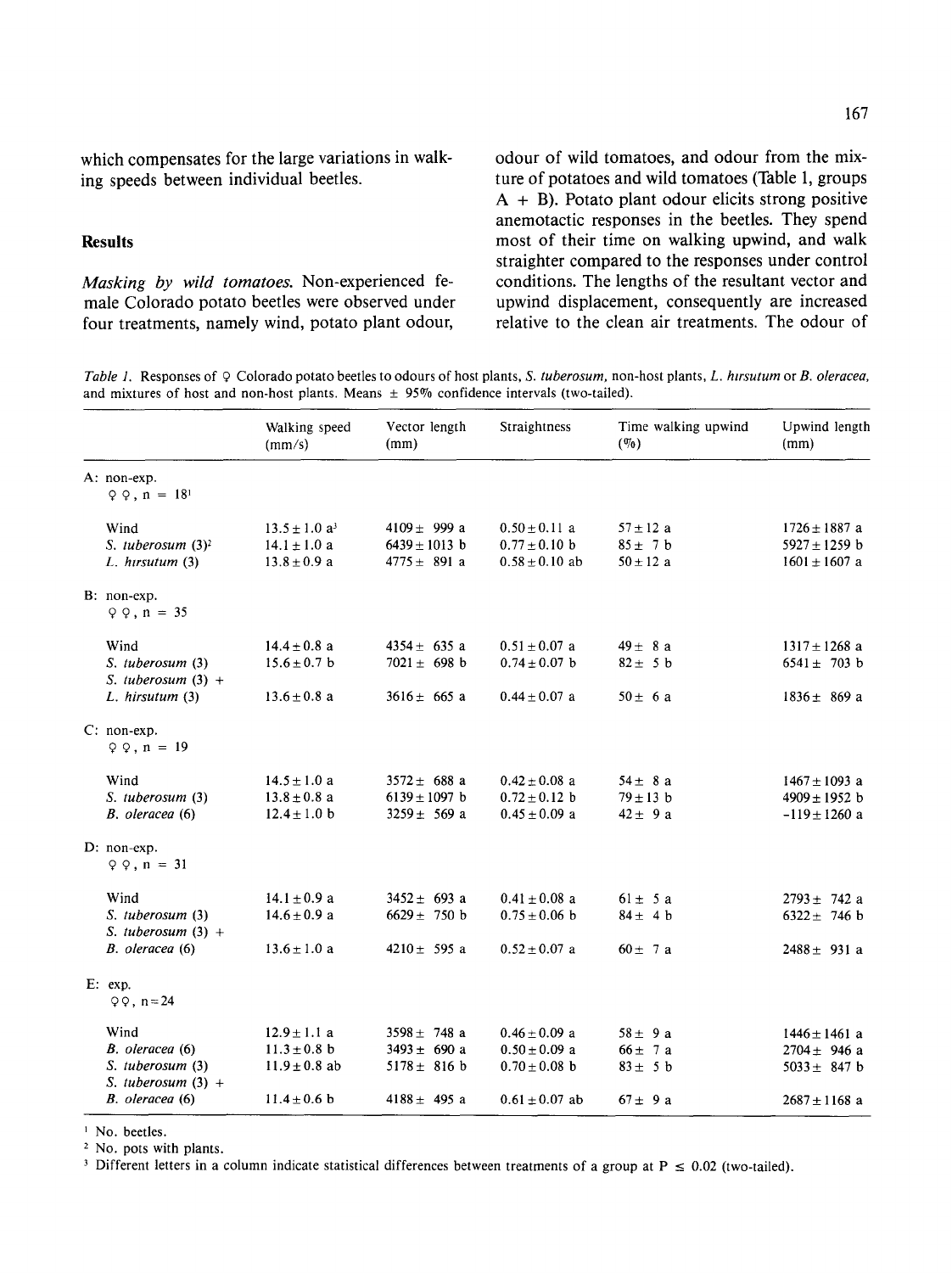wild tomatoes does not elicit such positive anemotactic responses in the beetles: their responses are identical with those in pure wind conditions. In the blend of potatoes with wild tomatoes all variables, however, are drastically reduced to the original levels found in clean air. The addition of the odour of wild tomatoes severely distorts the attractiveness of potato plant odour.

Similar results were obtained with experienced females (D. Thiery  $&$  J. H. Visser, in litt.). In the experiments the odour of wild tomatoes alone was neither attractive nor repellent. The distributions of mean angles for both non-experienced and experienced beetles under the four treatments, are shown in Fig. 2A. It is clearly observed that the attractiveness of host plant odour is neutralized by blending with the odour of wild tomatoes. The neutralization is obtained without repellency.

*Masking by cabbage.* Two groups of females were tested: one non-experienced, the other with a previous experience of food, *i.e.* potato foliage. Representative walking tracks of one experienced beetle under the four treatments are shown in Fig. 3. In this example the beetle demonstrates a true odour-conditioned positive anemotaxis in response to potato plant odour (c), which is interrupted by blending with cabbage odour (d). Tracks illustrate that responses to cabbage odour alone (b) are fairly similar to those to clean air (a).

In both groups of beetles track variables change in the same order with type of stimulation (Table 1, groups  $C + D$ , group E). Treatments with potato plant odour increase straightness, time spent walking upwind, vector length, and upwind displacement. Additions of cabbage odour to the attractive host plant, reduces all these variables to the original measures for clean air. Cabbage odour alone is neither attractive nor repellent for non-experienced as well as experienced females as this odour elicits responses similar to those in clean air.

Mean walking speeds differ between groups, and



*Fig.* 2. Orientation of female Colorado potato beetles in response to (a) wind control, (b) non-host plant odour, (c) *S. tuberosum* odour, (d) odour blend of the two plant species. A: non-host plant is *L. hirsutum;* 49-66 beetles. B: non-host plant is *B. oleracea;* 24-55 beetles. Circular distribution of mean angles as % of non-experienced and experienced beetles. Mean angle for each individual calculated from a 10 min-period of walking. Arrows: wind direction.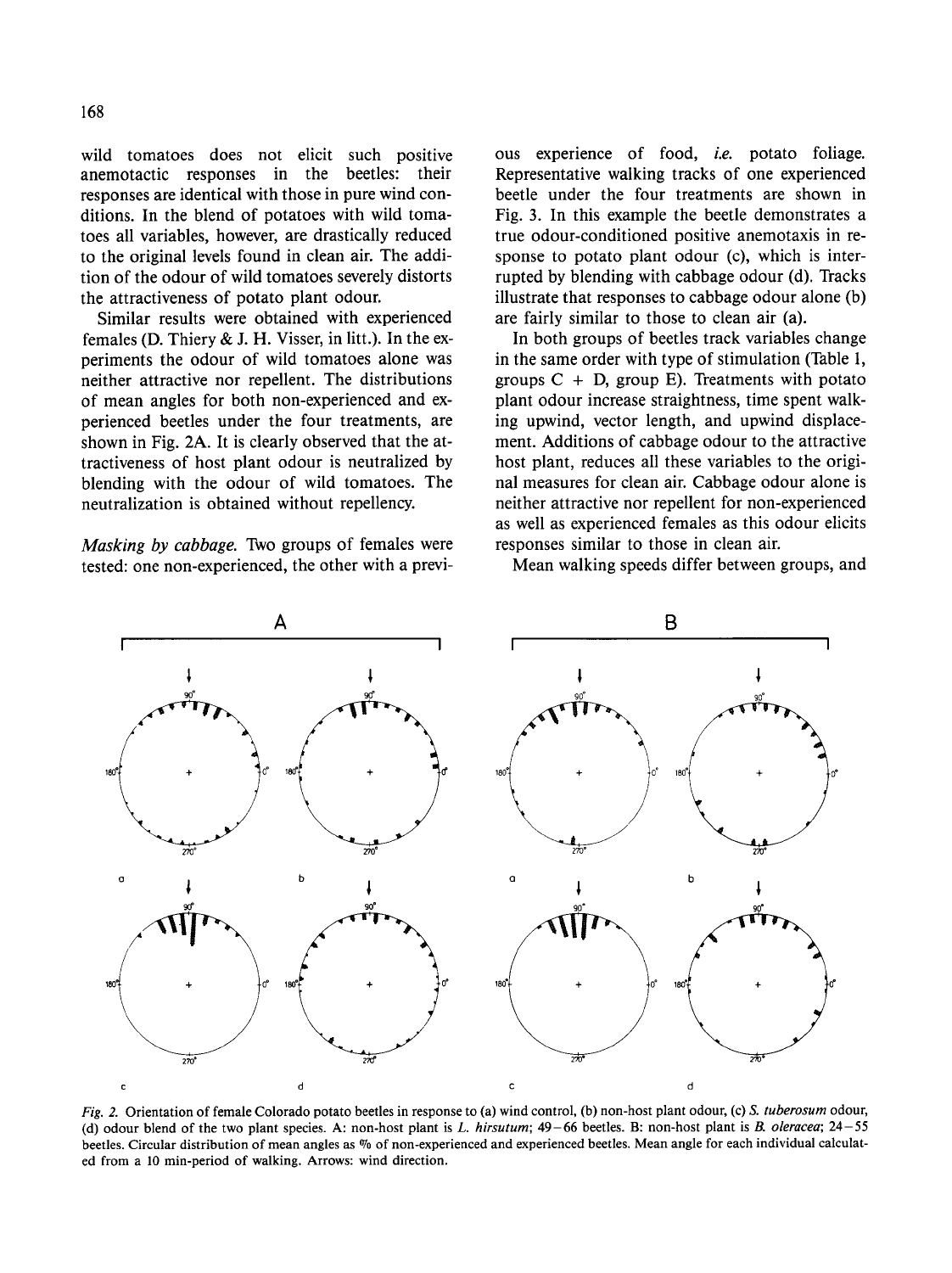

*Fig. 3.* Tracks of one experienced female Colorado potato beetle in 4 successive runs of 10 min each: (a) wind control, (b) *B. oleracea* odour, (c) *S. tuberosum* odour, (d) odour blend of *B. oleracea* with *S. tuberosum.* Arrow: wind direction. Plotter reset to origin automatically at reaching paper edge.

in a group between treatments. In group B nonexperienced females walk faster in response to potato plant odour, while in other groups such an activation is not detectable (Table 1). Cabbage odour reduces the walking speed in two of three cases (groups C & E, Table 1).

In other experiments it was detected that wind activates the Colorado potato beetle, and together with host plant odour produce a better control of walking speed (Visser & Thiery, 1985; J. H. Visser, in litt.).

The experiments on masking by cabbage odour were examined by the distributions of mean angles of the walking tracks in the four treatments, as shown in Fig. 2B. In the odour blend of potatoes with cabbage (d), the large variance in final positions illustrates the neutralization of upwind responses.

#### **Discussion**

In the present study beetles were exposed to a particular plant odour for 10 min. More than 1 h elapsed between the successive exposures of individual beetles. When stimulated repeatedly by host plant odour, starved beetles show positive anemotactic responses irrespective of previous exposures (Visser & Avé, 1978). For these reasons it is not likely that the succession of treatments, on itself, has affected the behavioural patterns of the beetles. The experiment on masking of the attractive host plant odour by cabbage for experienced females (Table 1, group E) was recalculated using varying time periods (Fig. 4). Upwind length increases proportionally in time, and between potato plant odour and the other treatments this variable differs already at 30 s. Although straightness decreases in time, in response to host plant odour beetles walk straighter in most of the time periods (Fig. 4B). As the other variables show the same trend, it is concluded that masking of an attractive host plant odour starts immediately on the blending with non-host plant odour, and lasts for at least 10 min. The neutralization of the beetle's responses is constant and, thus, not caused by habituation or adaptation.

*Masking of host plant odour.* Potato plant odour elicits true odour-conditioned positive anemotactic responses in Colorado potato beetles. The potato leaf odour has been analysed by steam distillation (Visser *et al.,* 1979), as well as by direct vapour sampiing (Visser, 1983), and contains *cis-3-hexen-l-ol, cis-3-hexenyl* acetate, *trans-2-hexenal,* and *trans-2-hexen-l-ol.* 1-Hexanol is possibly present (J. H. Visser, in litt.). These compounds are generally distributed in green leaves (Visser *et al.,* 1979). The specificity of this so-called green odour is set by the ratios of its individual components. Addition of pure volatile chemicals to the odour of potatoes, which will change the ratios, interrupts the upwind movements of the beetles: the attractive host plant odour is masked (Visser & Avé, 1978).

The results of the present study demonstrate that host plant camouflage is also obtained on blending with non-host plant odour. When presented alone, both non-host plant species are neutral in their effects on the olfactory orientation of Colorado potato beetles. Therefore, it is concluded that the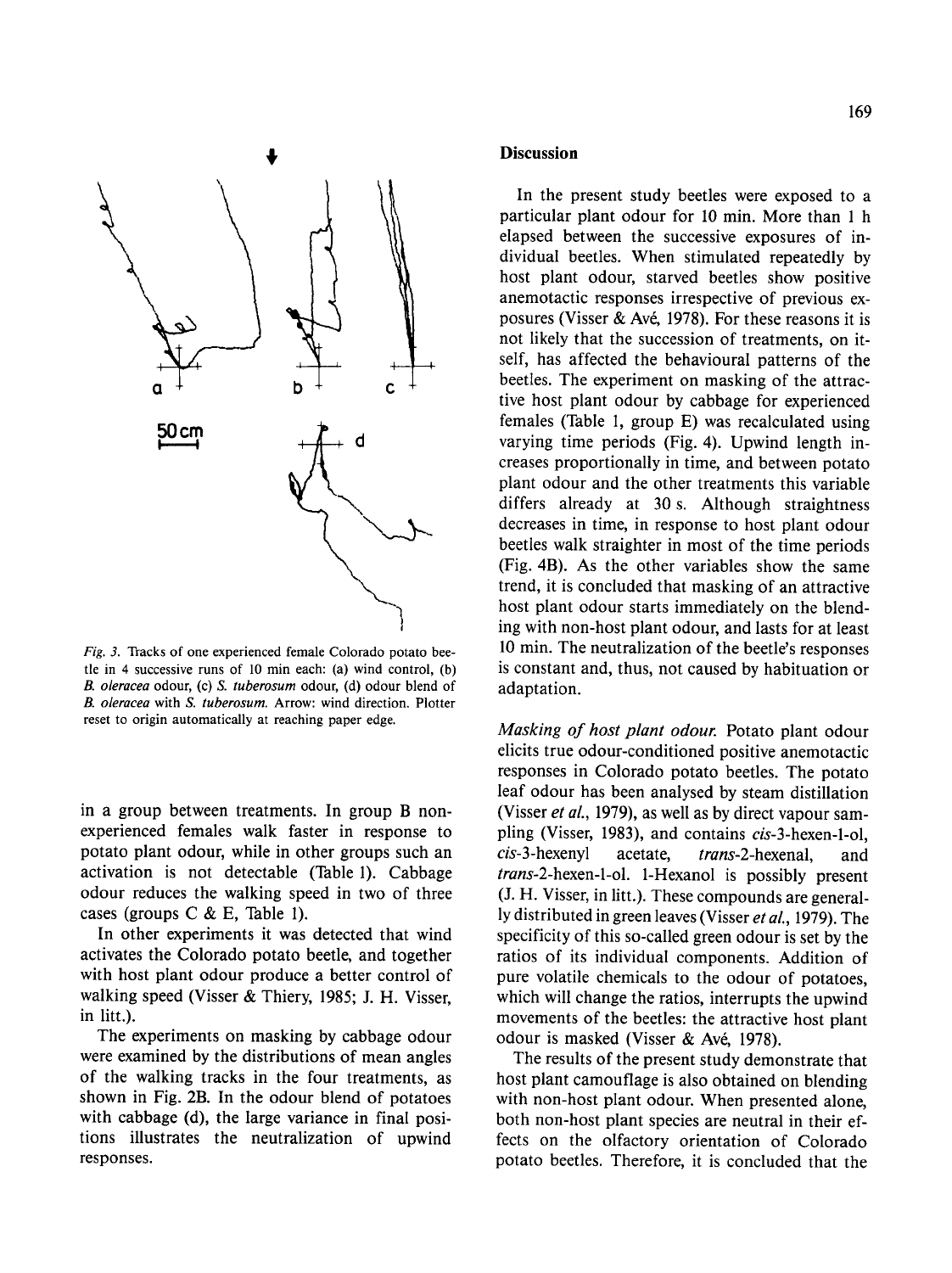

*Fig. 4.* Cumulative plots of (A) upwind length and (B) straightness under 4 successive treatments: (a) wind control, (b) B. *oleracea*  odour, (c) *S. tuberosum* odour, (d) odour blend of B. *oleracea* with *S. tuberosum.* Means of 24 experienced ? Colorado potato beetles calculated over time periods of 30, 60, 120, 300 and 600 s. Vertical lines: 95% confidence intervals (two-tailed).

neutralization of responses is not caused by the negative action of repellents. Repulsion by nonhost plant odours in the long-range olfactory orientation of insects is not likely to occur for two reasons. In the strict sense, repellency refers to a movement being directed away from the odour source (Dethier *et al.,* 1960), and would be directed downwind in case of anemotaxis. An insect moving downwind, however, will stay in the odour plume and would thus not escape from the repellent odour. This should be considered as a maladjusted behaviour. The movement of the Colorado potato beetle in pure wind and in neutralized host plant odour is not, however, directed specifically upwind or downwind, but shows an angle preference that is changed in a new direction every few minutes. The resultant walking track is straighter than without wind, which indicates that the beetle uses wind stimulation for an efficient exploration in all directions (Visser & Thiery, 1985). The second thought is that repellency at a long distance would require large numbers of chemoreceptors tuned to repellents as to detect the minute concentrations downwind from the source. It is hardly feasible that all kind of specific receptors would have evolved in large numbers as to cope with the extreme chemical diversity in non-host plant species (Visser, 1983,

1986). Until now, none such repellent receptors have been found on the antennae of insects (Visser, 1986).

The neutralization of orientation responses in the Colorado potato beetle on blending with nonhost plant odour, may be obtained by the distortion of the particular green odour composition of the host plant. The predominant vapour component of cruciferous plants is *cis-3-hexenyl* acetate (Wallbank & Wheatley, 1976). The blend of cabbage odour, therefore, will change the original leaf odour composition of potatoes. It is expected that the odour of wild tomatoes blocks likewise the release of a positive anemotactic response in the Colorado potato beetle.

The experiments were conducted indoors, using sophisticated instruments in order to quantify the beetle's behavioural patterns in response to olfactory stimuli, and were performed under controlled conditions of temperature, light intensity distribution and visual background. This approach offers the advantage that changes in behaviour are unambiguously related to the experimental treatment. The results of these behavioural studies need to be translated into field conditions as to improve our insights of host selection by phytophagous insects. The behaviour studied here, is relevant to field con-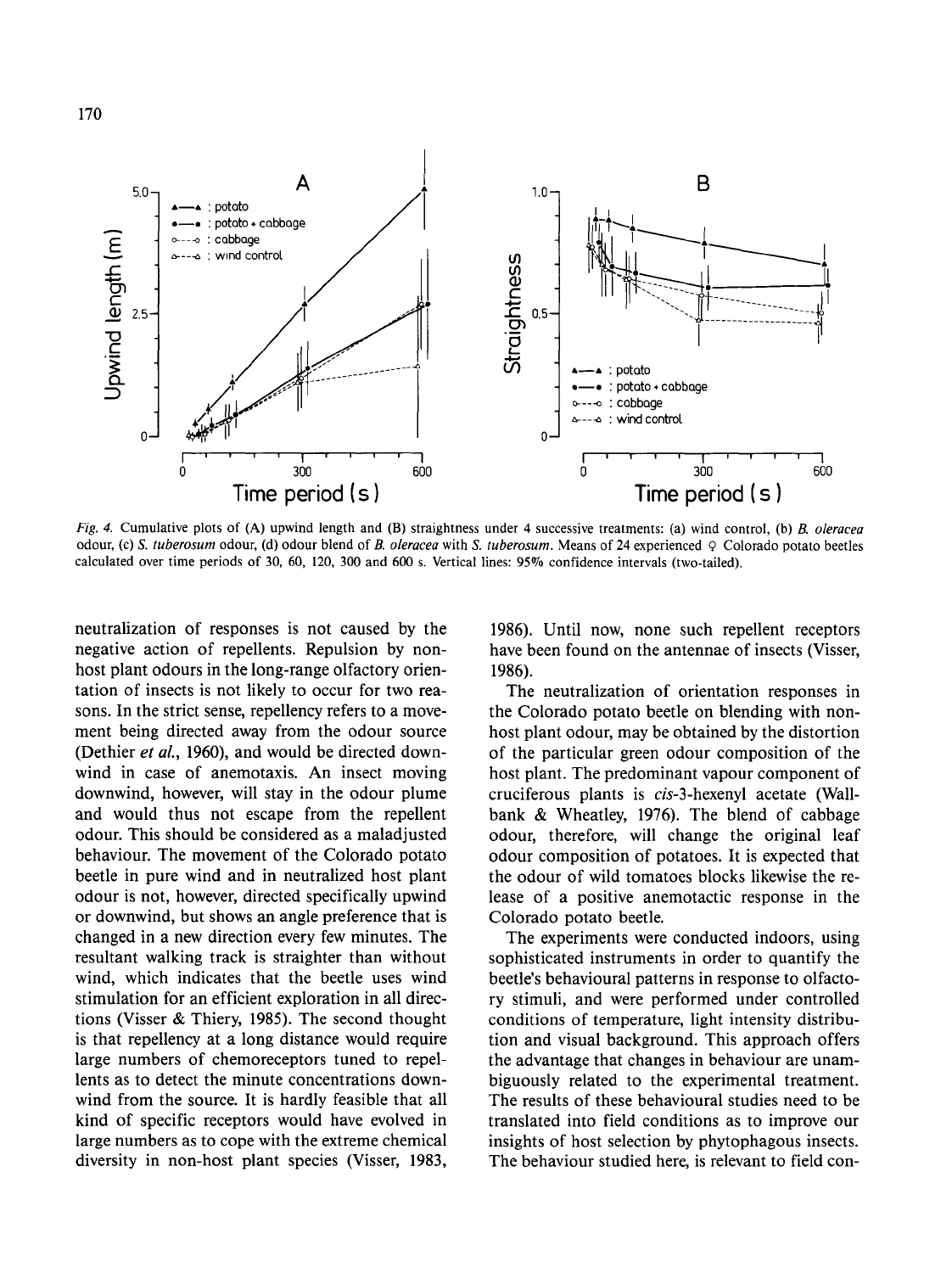ditions: Colorado potato beetles walk anemotactically towards host plants in the field (de Wilde, 1976). The beetle carries anemoreceptors on its antennae that are very sensitive to air currents; responses were obtained to just a few cm/s (J.H. Visser, in litt.).

*Host plant camouflage in mixed cropping systems.* In the field wind turbulence will blend volatiles from a mixed stand of plants. Plant odours consist of specific as well as general components (Visser, 1983, 1986). For these two reasons it is likely that the insect's range of attraction to host plant odour is often reduced in mixed cropping systems. This principle may be used in order to limit the numbers of insects entering a crop. The extension of the results of the present study to field conditions necessitates a good understanding of crop architecture and consequent plume structures (Stanton, 1983).

Furthermore, it should be realized that specialized herbivores may also find plants by close-range orientation to other plant stimuli.

Methods of intercropping can be compared with the application of pheromones in the mating disruption of pest insects. Mating disruption can be achieved in two ways: (a) the application of high levels of synthetic sex pheromone, or (b) changing the ratio of the components by treatments with one compound only (Rothschild, 1981). There exist striking analogies between the second method of mating disruption and host plant camouflage as presented in this paper. Both methods interfere at the level of perception of an odour complex being composed of several constituents in a particular ratio.

The outbreaks of insect pests may be prevented by mixed cropping (Altieri & Letourneau, 1982). The application of these systems in insect pest control needs further substantial studies on insect behaviour in order to exploit host plant camouflage to the full extent.

# **Acknowledgements**

The locomotion-compensator was constructed with financial support from the Foundation for Fundamental Biological Research (BION), which is subsidized by the Netherlands Organization for the Advancement of Pure Research (ZWO), grant no. 14-02-02. The first author was supported by a grant from the French Ministry of Industry and Research. We thank S.A. Ward for comments.

# $Résumé$

# *Masquage de l'odeur de la plante h6te lors de l'orientation a longue distance du doryphore*

Un certain nombre d'articles rapporte une diminution du nombre des insectes phytophages spécialistes comme une conséquence à la diversification des agroécosystèmes (Altieri & Letourneau, 1982; Cromartie, 1981; Kareiva, 1983; Risch *et al.,* 1983). Ainsi, il a été supposé que la présence de plantes non-hôtes pouvait interférer avec celle de plantes h6tes en modifiant la nature des informations chimiques parvenant aux insectes. Les modifications comportementales qui peuvent en résulter lors de l'attraction à distance sont toutefois encore peu claires. Les expérimentations présentées ici analysent les réponses individuelles du doryphore à diverses stimulations olfactives issues de plantes entières. Des femalles ont été ainsi étudiées un jour après l'émergeance en présence d'air vierge et d'air charg6 d'odeurs de *Solanum tuberosum, Lycopersicon hirsutum f. glabratum, Brassica oleracea* var. *gemmifera,* ainsi que des m61anges *S. tuberosum*  avec *L. hirsutum* et S. *tuberosum* avec *B. oleracea.*  A partir de l'enregistrement continu de l'activité locomotrice dans chaque condition (& l'aide du compensateur de locomotion), nous avons détermin6 que *L. hirsutum* et *B. oleracea* masquaient l'odeur de la plante h6te S. *tuberosum* en supprimant la réponse anémotactique positive conditionnée par l'odeur de cette dernière. Les mélanges d'odeurs ainsi obtenus sont considérés comme neutres pour l'orientation & longue distance du doryphore. L'expérience préalable par le doryphore de l'ingestion de feuillage de pomme de terre ne modifie pas l'effet du camouflage obtenu. Ces résultats laissent penser qu'il est possible de limiter la découverte de la plante h6te chez les insectes, et que les méthodes de camouflages olfactives pourraient prévenir les attaques de certains ravageurs.